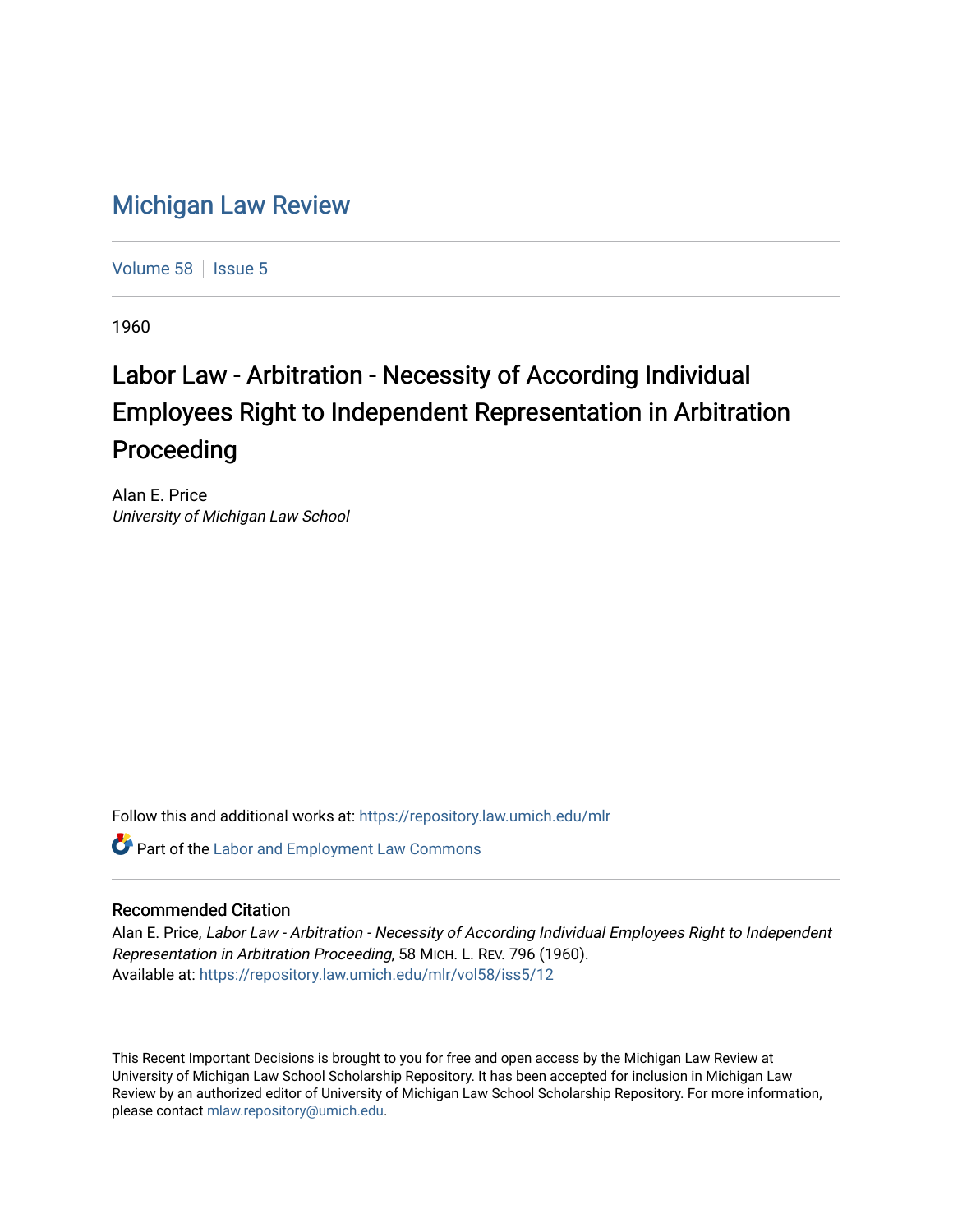LABOR LAW-ARBITRATION-NECESSITY OF ACCORDING INDIVIDUAL EM-PLOYEES RIGHT TO INDEPENDENT REPRESENTATION IN ARBITRATION PROCEED-INGS-Plaintiffs, employees of defendant corporation, were demoted from supervisory positions back into the bargaining unit. The collective bargaining agreement defined seniority as "an employee's length of service with the company in years, months and days." The employer credited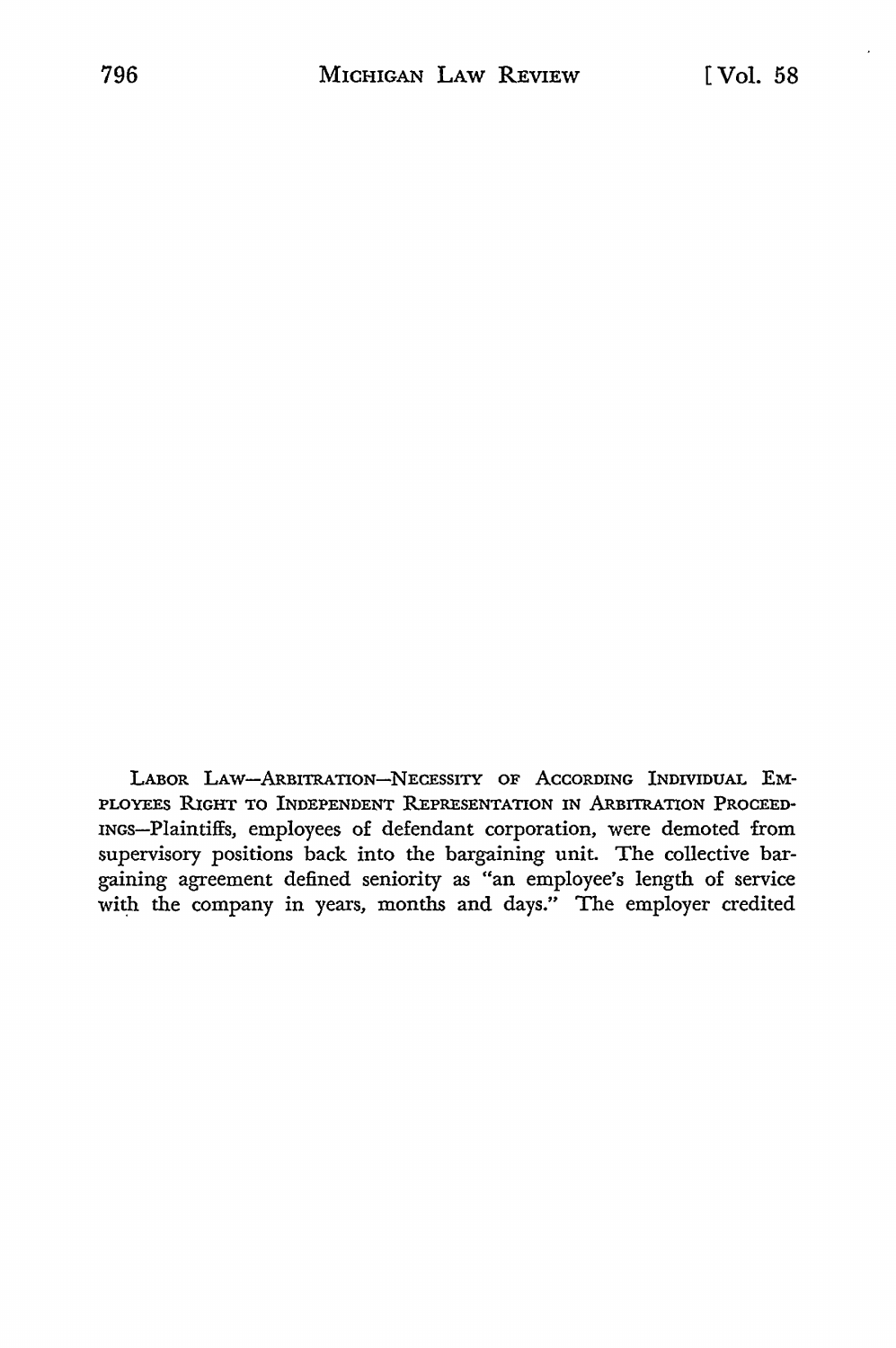plaintiffs with continuous seniority from the time they had originally begun work with the company in non-supervisory positions. Defendant union contended that time spent in supervisory positions should be exeluded from seniority. The dispute was submitted to arbitration without plaintiffs being given notice of the proceedings or opportunity to participate. The arbitration award adopted the position urged by the union. Plaintiffs brought suit in equity and the trial court declared the award null and void and enjoined its enforcement. On appeal, *held,* affirmed, one judge dissenting. Since plaintiffs were not given notice of the hearing and their position was not advocated by the union, they were not fairly represented in the proceedings and should not be bound by the award.1 *Clark v. Hein-Werner Corp.,* 8 Wis. (2d) 264, 99 N.W. (2d) 132 (1959), rehearing den. *Werner Corp.,* (\,Vis. 1960) 100 N.W. (2d) 317.

Sometimes in arbitration proceedings under a collective bargaining agreement the interests of an individual or group of employees are opposed to the position adopted by the union. This raises the question whether these employees have a right to have their position independently represented in the proceedings.2 In the past most courts have held that the union and the employer are the only parties to the labor contract and individual employees cannot claim any rights thereunder in the arbitration process.s Under this view the union has the sole right to bring arbitration proceedings, to participate in them, and to move to vacate an adverse award. Recently some courts have taken the view that individual employees do possess rights in arbitration proceedings affecting their interests and should be allowed to participate.4 The issue may arise during the proceedings when an employee seeks to stay arbitration or to intervene, or after the award is made when he moves to vacate or to enjoin enforcement of the award. In any case the primary question is the employee's right to participate in the arbitration proceedings. In *Matter*  of Iroquois Beverage Corp.<sup>5</sup> the court ordered participation of individual

1 The dissent points out that plaintiffs' position was argued vigorously by the employer, who presented full arguments and briefs in support of its position. The union argued that this constituted adequate representation of plaintiffs' rights, but the court rejected this on the ground that "Employees not fairly represented by the union should never be put in the position of having to solely depend upon the employer championing their rights under the collective-bargaining contract." Principal case at 138.

2 For discussions of two different approaches to the problem, see Cox, "Rights Under a Labor Agreement," 69 HARv. L. REv. 601 (1956); Lenhoff, "The Effect of Labor Arbitration Clauses Upon the Individual," 9 Ars. J. (n.s.) 3 (1954). See, generally, note, 66 YALE L.J. 946 (1957).

s Dillon v. American Brass Co., 135 Conn. 10, 60 A. (2d) 661 (1948); In the Matter of I. Miller & Sons, 88 N.Y.S. (2d) 573 (1949). See, generally, Summers, "Union Powers and Workers' Rights," 49 MICH. L. REv. 805 (1951).

4Soto v. Lenscraft Optical Corp., 7 App. Div. (2d) 1, 180 N.Y.S. (2d) 388 (1958). See Curtis v. New York World-Telegram Corp., 282 App. Div. 183, 121 N.Y.S. (2d) 825 (1953) (dictum). See also Lenhoff, "The Effect of Labor Arbitration Clauses Upon the Individual," 9 ARB. J. (n.s.) 3 at 4-8 (1954).

514 Misc. (2d) 290, 159 N.Y.S. (2d) 256 (1955). See comment, 32 N.Y. UNIV. L. REv. 1365 at 1374 (1956); note, 66 YALE L.J. 946 at 950 (1957).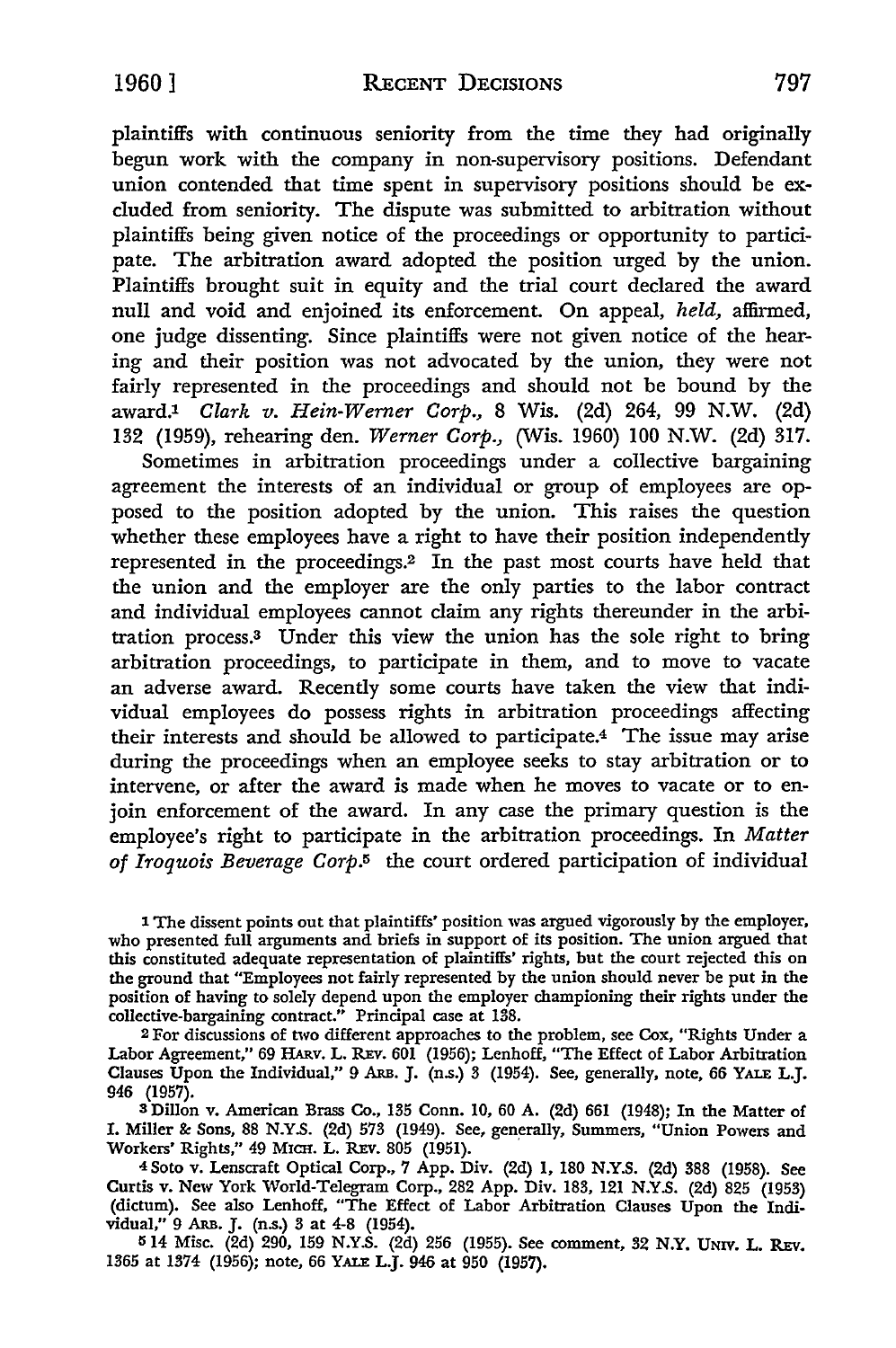employees in an arbitration proceeding where it appeared, in view of past misconduct by union officials and the union's conceded favoritism toward another group of employees, that the union would not represent the interests of all the employees. This decision was based on dictum in an earlier New York case indicating that an individual employee might intervene in arbitration or move to vacate an adverse award "if the union is neglectful of his interests."6 To some extent individual activity in the labor relations field is undesirable because it may disturb the stability of the collective bargaining situation.7 On the other hand, exclusive control by the union of the arbitration process may not sufficiently protect the rights of individuals because of the opportunity for discrimination by the union among members of the bargaining unit. Although the individual employees may not be parties to the labor agreement, they are greatly affected by it.<sup>8</sup> Therefore, sound labor policy would seem to require that adequate protection be afforded the individual without destroying the stability of the collective bargaining arrangement. The problem must also be viewed in the light of the individual's statutory "right" to present disputes directly to the employer.<sup>9</sup> It may be argued that the statutes create a substantive right in employees to settle directly with the employer, a right which cannot be taken away by agreement between union and employer.10 However, the better view seems to be that these provisions are intended only to make clear that the employer is not guilty of a refusal to bargain if he deals with the individual, and that the parties may still agree that all disputes be handled exclusively by the union.11 The best approach to the problem would seem to be to recognize the power of the union to administer and control the arbitration procedure subject to a duty to represent the members of the bargaining unit without arbitrary discrimination.12 So long as the union exercises reasonably the authority vested in it, its position should be binding on all employees.<sup>13</sup> Only if the union discriminates among members of the bargaining unit on the basis of union membership or activities, politics, or race, or otherwise violates its duty to represent the employees fairly,

<sup>6</sup>Donato v. American Locomotive Co., 283 App. Div. 410, 127 N.Y.S. (2d) 709 at 715 (1954).

<sup>7</sup>See Cox v. R.H. Macy & Co., 152 N.Y.S. (2d) 858 (1956). See also Cox, "Rights Under a Labor Agreement," 69 HARV. L. REV. 601 at 626 (1956); note, 66 YALE L.J. 946 at 952

(1957).<br>8 See Lenhoff, "The Effect of Labor Arbitration Clauses Upon the Individual," 9 ARB. J. (n.s.) 3 (1954).

9 Labor-Management Relations Act, 1947, 61 Stat. 143, 29 U.S.C. (1958) §159 (a); Wisconsin Employment Peace Act, Wis. Stat. (1953) §111.05 (1).

10 See Lenhoff, "The Effect of Labor Arbitration Clauses Upon the Individual," 9 .ARB. J. (n.s.) 3 at 14-16 (1954). Cf. Elgin, J. & E. R. Co. v. Burley, 325 U.S. 711 at 744 (1945) (a similar situation under the Railway Labor Act).

11 See Cox, "Rights Under a Labor Agreement," 69 HARV. L. REV. 601 at 621 (1956). 12 Cf. Steele v. Louisville & Nashville R. Co., 323 U.S. 192 at 198-201 (1944).

13 Cf. New York Times Co. v. Newspaper Guild of New York, 2 App. Div. (2d) 31, 152 N.Y.S. (2d) 884 (1956).